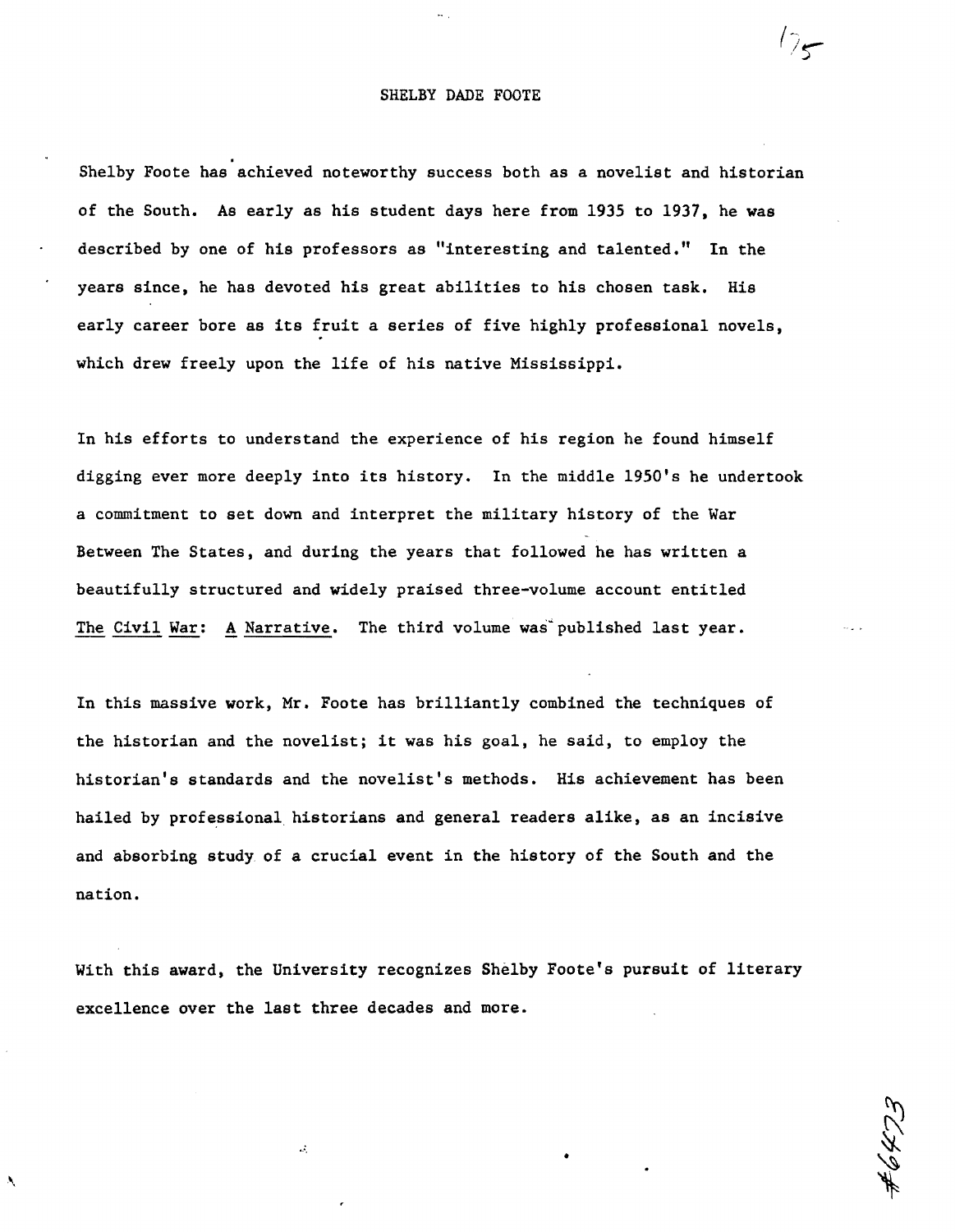## GORDON GRAY

.<br>.<br>. Gordon Gray has distinguished himself in many ways, especially in the service of the state and the nation. Reared in Winston-Salem as scion of an eminent family, he could have chosen a life of easy comfort and convenience; he chose rather to strive for excellence and usefulness. He was elected Phi Beta Kappa here and was editor of the Law Journal at Yale.

Successful as a lawyer, he succeeded also as a publisher and operator of a radio station. In World War II he enlisted as a private; the man who was later a director of the R. J. Reynolds Tobacco Company was content to pick up cigarette butts in "policing the area" along with other  $G.I.'s.$  By the end of the war he was a captain; three years later he was Secretary of the Army.

As President of the University of North Carolina from 1950 to 1955, Gordon Gray guided the institution through this difficult period of integration and rapid expansion. University-wide conferences facilitated the orderly growth of the system. He brought educational television to the state and he established Alumni Annual Giving and foundation programs which have brought greatly needed resources to the University.

Since leaving Chapel Hill he has exhibited a sustained interest in the University even as he has served in important national offices, as chairman of the board or director of important business corporations, as chairman of the National Trust for Historic Preservation, and as trustee of the Corcoran Art Gallery and the Brookings Institution.

The University presented Gordon Gray with an honorary degree in 1949 and now takes great pleasure in conferring on an outstanding alumnus this further award.

*-llr*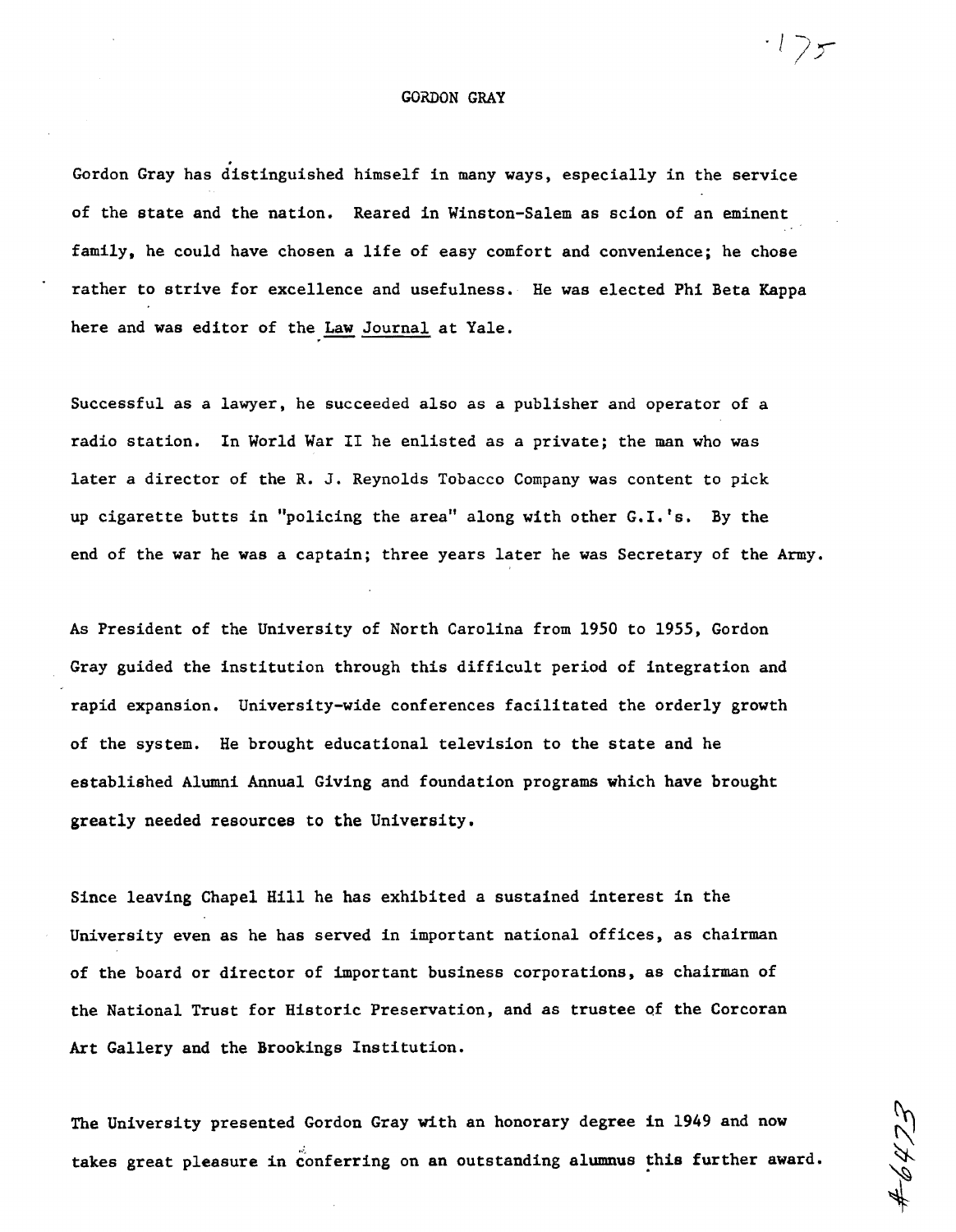$(2\epsilon)$ ;' )

Frank Borden Hanes is a poet, novelist, civic leader, sportsman, businessman, and patron of education and the arts. A native of Forsyth County, Mr. Hanes was graduated from the University of North Carolina in 1942.

After service in the Pacific as a naval officer in World War II, he returned to Winston-Salem, where he first became a journalist. During the years that followed, he wrote three successful books; managed the extensive business interests of his family; and gave both impetus and leadership to the civic and cultural development of his city and state.

In 1951 his verse-novel Abel Anders won for him the Roanoke-Chowan Poetry Award of the North Carolina Literary and Historical Society, which elected him its president in 1972.

Mr. Hanes' devotion to this University has never flagged. He has given generously of his time and substance to the establishment of endowed professorships, the enrichment of the University Library, and to the vitality of the University of Nprth Carolina Press.

He is presently a trustee of the John Motley Morehead Foundation, and a member *Order* of the of the Chancellor's<sub>A</sub>Tar Heel <del>Committee of</del> One Hundred. Last year, on University Day, Mr. Hanes followed a tradition of his family by presenting to the Wilson Library its two millionth volume. This year, his Alma Mater is pleased to reverse those roles, and to confer upon Frank Borden Hanes its Distinguished Alumnus Award.

 $\ddotsc$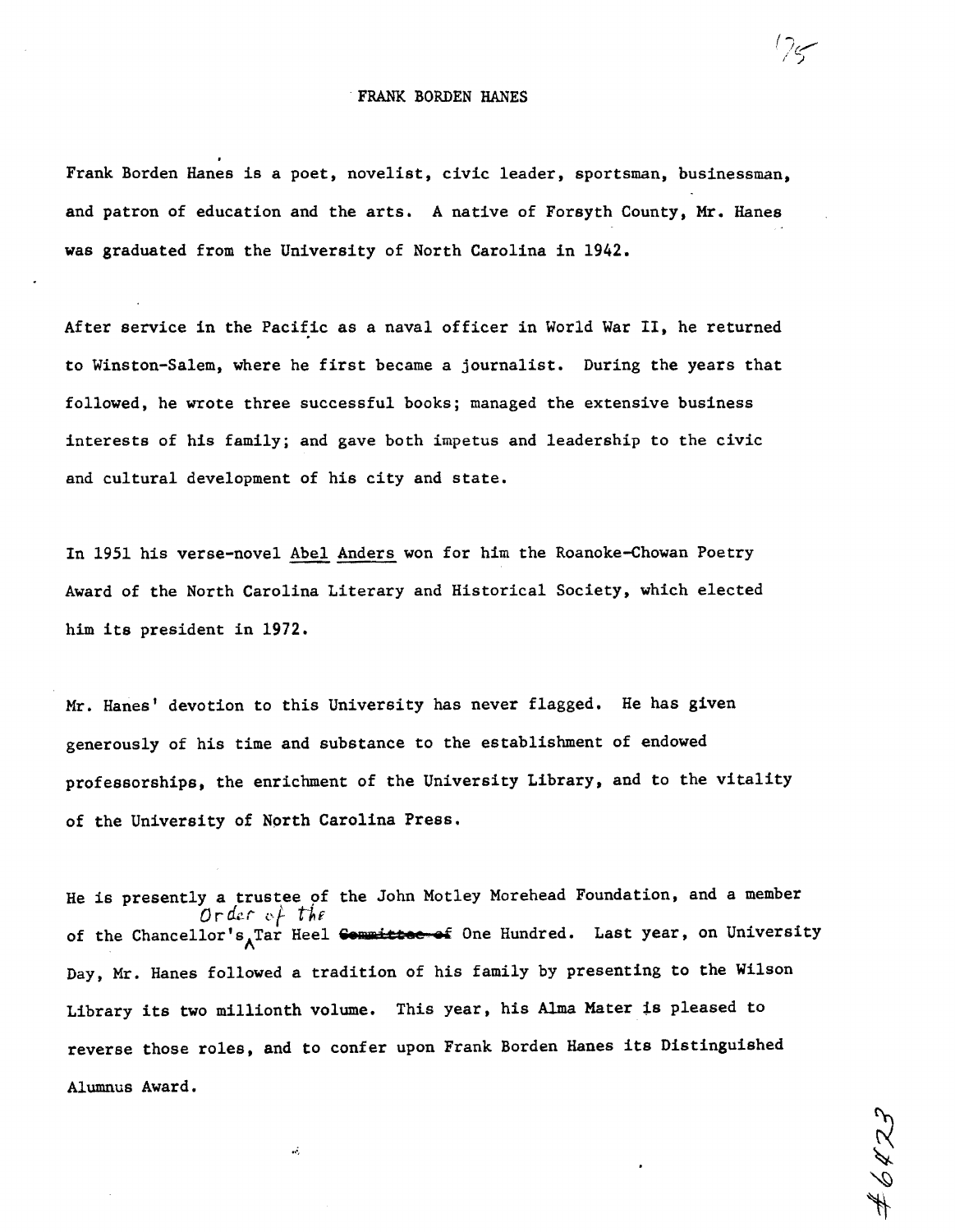$1975D.7.7$ 

## GUION GRIFFIS JOHNSON

~,/

Guion Griffis Johnson is a noted social historian and a dedicated and influential civic and social leader. She attended Mary-Hardin Baylor College and the University of Missouri before coming to this University for her Ph.D.

She has participated in the life of this University in research, teaching, and many other ways. One of her books, Ante-Bellum North Carolina: A Social History, has been termed a classic in its field. She contributed a significant segment to the Carnegie Foundation-Gunnar Myrdal Study of the American Negro. She has published a long list of other important books and professional articles.

Dr. Johnson has generously shared her knowledge and even her notes with budding scholars. John Hope Franklin, the distinguished black historian, has written that without her assistance he would have found it immeasurably difficult to complete his doctoral dissertation.

She has been active in many state and national civic, social and church organizations, often as president or member of the board. She has served on the state Youth Advisory Board, and the Lieutenant Governor writes that she has done more than any single adult to develop the State Youth Council. A student who served with her on the Youth Advisory Board put into words what many persons have felt: "She simply shines with people."

Dr. Johnson's energetic support for groups concerned with the position and status of women has brought her several distinguished service awards. This University delights to present a distinguished alumna this Award for her significant contributions in many areas.

•...

'.